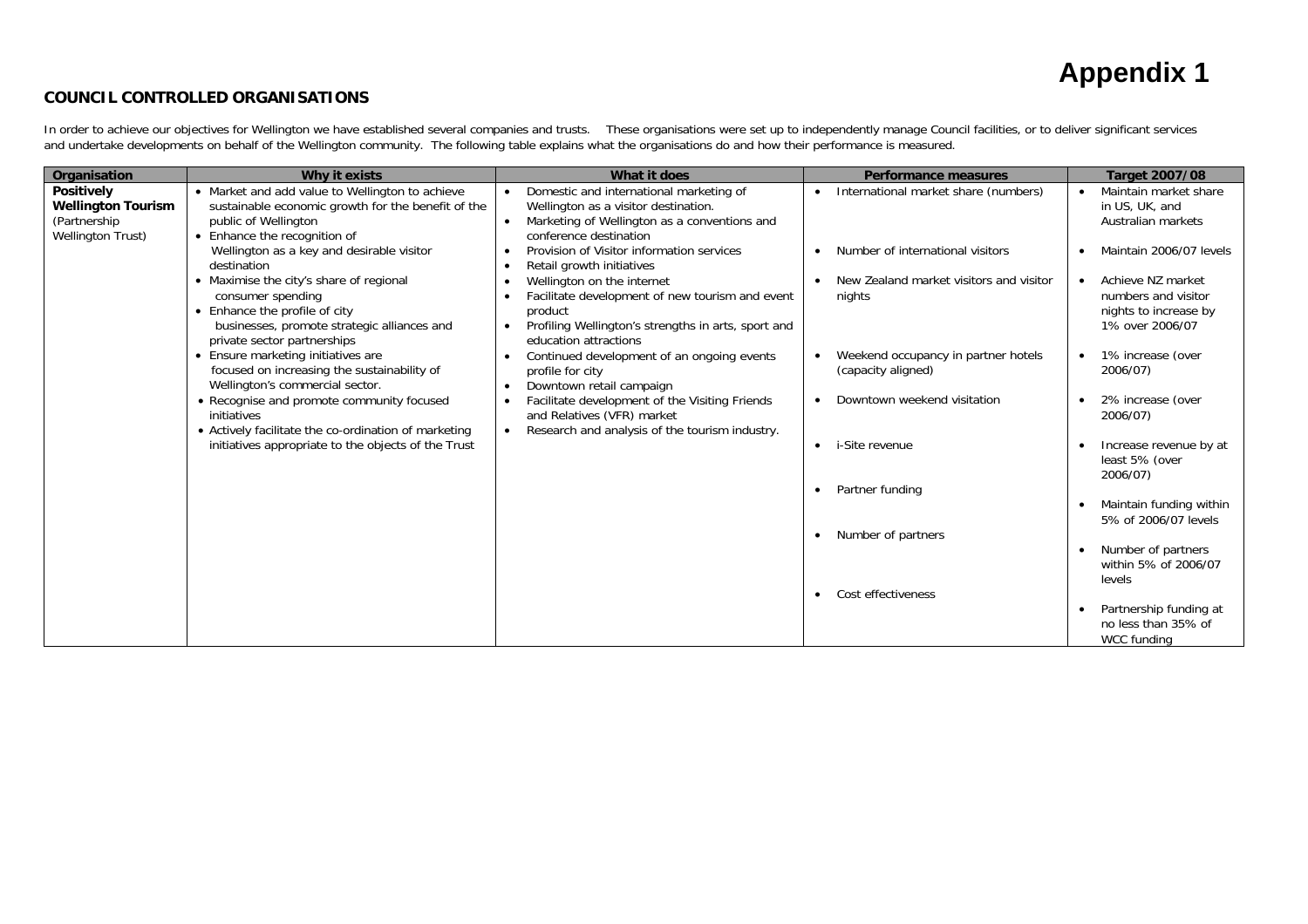| Organisation                       | Why it exists                                                                                                                                                                                                                                                                                                                                                                                                                                                                                                                                                                          | What it does                                                                                                                                                                                                                                                                                                                                                                                                                                                                                                                                                                                                                                                                                                                                                                                                                                                                                                                                                  | Performance measures                                                                                                                                                                                                                                                                                                                                                                                                                                                                                     | Target 2007/08                                                                                                                                                                                                                   |
|------------------------------------|----------------------------------------------------------------------------------------------------------------------------------------------------------------------------------------------------------------------------------------------------------------------------------------------------------------------------------------------------------------------------------------------------------------------------------------------------------------------------------------------------------------------------------------------------------------------------------------|---------------------------------------------------------------------------------------------------------------------------------------------------------------------------------------------------------------------------------------------------------------------------------------------------------------------------------------------------------------------------------------------------------------------------------------------------------------------------------------------------------------------------------------------------------------------------------------------------------------------------------------------------------------------------------------------------------------------------------------------------------------------------------------------------------------------------------------------------------------------------------------------------------------------------------------------------------------|----------------------------------------------------------------------------------------------------------------------------------------------------------------------------------------------------------------------------------------------------------------------------------------------------------------------------------------------------------------------------------------------------------------------------------------------------------------------------------------------------------|----------------------------------------------------------------------------------------------------------------------------------------------------------------------------------------------------------------------------------|
| Wellington<br><b>Museums Trust</b> | • Manage and develop the Trust programmes and<br>services and acquire and manage the collections<br>and to operate them for the benefit of the<br>inhabitants of Wellington<br>• Provide advice to the City Council for the<br>development of museum and gallery services in<br>Wellington<br>• Establish exhibition programmes and education<br>policies for the Trust facilities<br>• Develop acquisition, de-accession and Collection<br>development policies for the Trust<br>• Liaise with Positively Wellington Tourism to<br>maximise the attraction of visitors to Wellington. | Deliver high quality experiences, events,<br>exhibitions at City Gallery, Capital E, Museum<br>of Wellington City and Sea, the Colonial Cottage<br>Museum, Wellington Cable Car Museum and the<br>New Zealand Cricket Museum.<br>Manage conservation and care for the objects<br>$\bullet$<br>of our collections in terms of internationally<br>recognised practice<br>In terms of creative technology - develop and<br>operate the Soundhouse Studio and broaden<br>the access to its programmes<br>Offer quality education experiences to children<br>and young people<br>Undertake exhibitions and events, including the<br>International festival of the arts and<br>performances at Capital E<br>Promote and protect the heritage of the venues<br>$\bullet$<br>Develop national and international partnerships<br>with artists and collectors<br>Undertake research and consider new<br>developments that will enhance the experience<br>at the venues. | Attendance targets:<br>City Gallery<br>Capital E<br>$\bullet$<br>City and Sea<br>$\bullet$<br><b>Plimmers Ark</b><br>Colonial Cottage<br>Cable Car Museum<br>NZ Cricket Museum<br>Subsidy per customer (excludes<br>Plimmers Ark, but including rental<br>subsidy)<br>Average retail income per customer<br>Number of exhibitions (seasons) held in<br>the main galleries at the City Gallery<br>and Michael Hirschfeld Gallery<br>Number of people that experience a<br>theatre production at Capital E | 150,000<br>95,000<br>90,000<br>Not available<br>2,700<br>220,000<br>3,000<br>\$10.67<br>\$1.16<br>$\bullet$<br>3.5 City Gallery and 9<br>Michael Hirschfeld<br>Gallery<br>40,000 people<br>(including 16,000 from<br>Wellington) |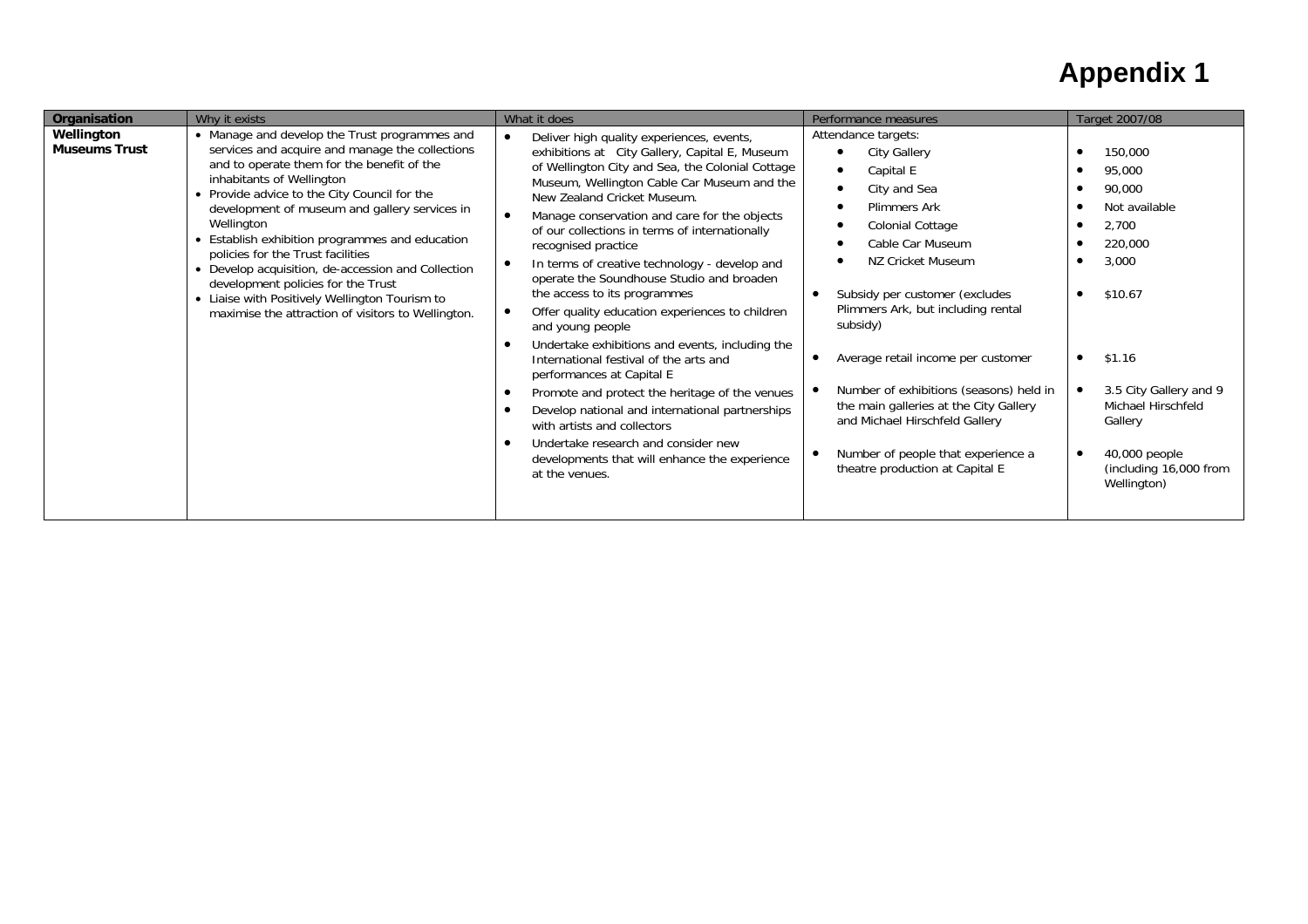| Organisation                            | Why it exists                                                                                                                                                                                                                                                                                                                                                                                               | What it does                                                                                                                                                                                                                                                                                                                                                                                                             | Performance measures                                                                                                                                              | Target 2007/08                                                                                                                  |
|-----------------------------------------|-------------------------------------------------------------------------------------------------------------------------------------------------------------------------------------------------------------------------------------------------------------------------------------------------------------------------------------------------------------------------------------------------------------|--------------------------------------------------------------------------------------------------------------------------------------------------------------------------------------------------------------------------------------------------------------------------------------------------------------------------------------------------------------------------------------------------------------------------|-------------------------------------------------------------------------------------------------------------------------------------------------------------------|---------------------------------------------------------------------------------------------------------------------------------|
| <b>St James Theatre</b><br><b>Trust</b> | • To preserve the St James Theatre in recognition<br>of its value to the citizens of Wellington as an<br>historic building<br>• To manage, promote, refurbish and administer the<br>St James Theatre as a venue for the live<br>performance of cultural and artistic events<br>• Generally to sponsor, support and promote<br>performing arts, and the preservation of historic<br>buildings in Wellington. | Manage and develop the Westpac St James<br>Theatre and The Opera House, delivering high<br>quality experiences, events and programmes<br>Proactively seek to develop new initiatives that<br>link to its role as a key provider of performing<br>arts venues within Wellington<br>Work with other organisations with a strategic fit<br>to find ways where it can assist them with their<br>aims to our mutual advantage | Number of performances - Westpac St<br>James Theatre and The Opera House<br>Total number of days utilisation -<br>Westpac St James Theatre and The<br>Opera House | Westpac St James<br>$\bullet$<br>Theatre 121; The Opera<br>House 150<br>Westpac St James<br>Theatre 177; The Opera<br>House 151 |
|                                         |                                                                                                                                                                                                                                                                                                                                                                                                             | Promote audience development to include<br>children and young people with the support of<br>promoters and presenters of shows                                                                                                                                                                                                                                                                                            | Average utilisation of seats                                                                                                                                      | 55%<br>٠                                                                                                                        |
|                                         |                                                                                                                                                                                                                                                                                                                                                                                                             | Further develop and broaden the range of public<br>programmes to meet the expectations of the<br>widest audience                                                                                                                                                                                                                                                                                                         |                                                                                                                                                                   |                                                                                                                                 |
|                                         |                                                                                                                                                                                                                                                                                                                                                                                                             | Develop national and international relationships<br>that benefit the venues by partnering with other<br>institutions                                                                                                                                                                                                                                                                                                     |                                                                                                                                                                   |                                                                                                                                 |
|                                         |                                                                                                                                                                                                                                                                                                                                                                                                             | Support the marketing initiatives of Positively<br>Wellington Tourism that will enhance the overall<br>visitor experience                                                                                                                                                                                                                                                                                                |                                                                                                                                                                   |                                                                                                                                 |
|                                         |                                                                                                                                                                                                                                                                                                                                                                                                             | Continue to form close links and partnerships<br>with private sector entities who are interested in<br>the performing arts                                                                                                                                                                                                                                                                                               |                                                                                                                                                                   |                                                                                                                                 |
|                                         |                                                                                                                                                                                                                                                                                                                                                                                                             | Work with others in the arts and heritage sector<br>to promote opportunities for joint events<br>Continue to form links with the wider Wellington<br>community, including the education sector                                                                                                                                                                                                                           |                                                                                                                                                                   |                                                                                                                                 |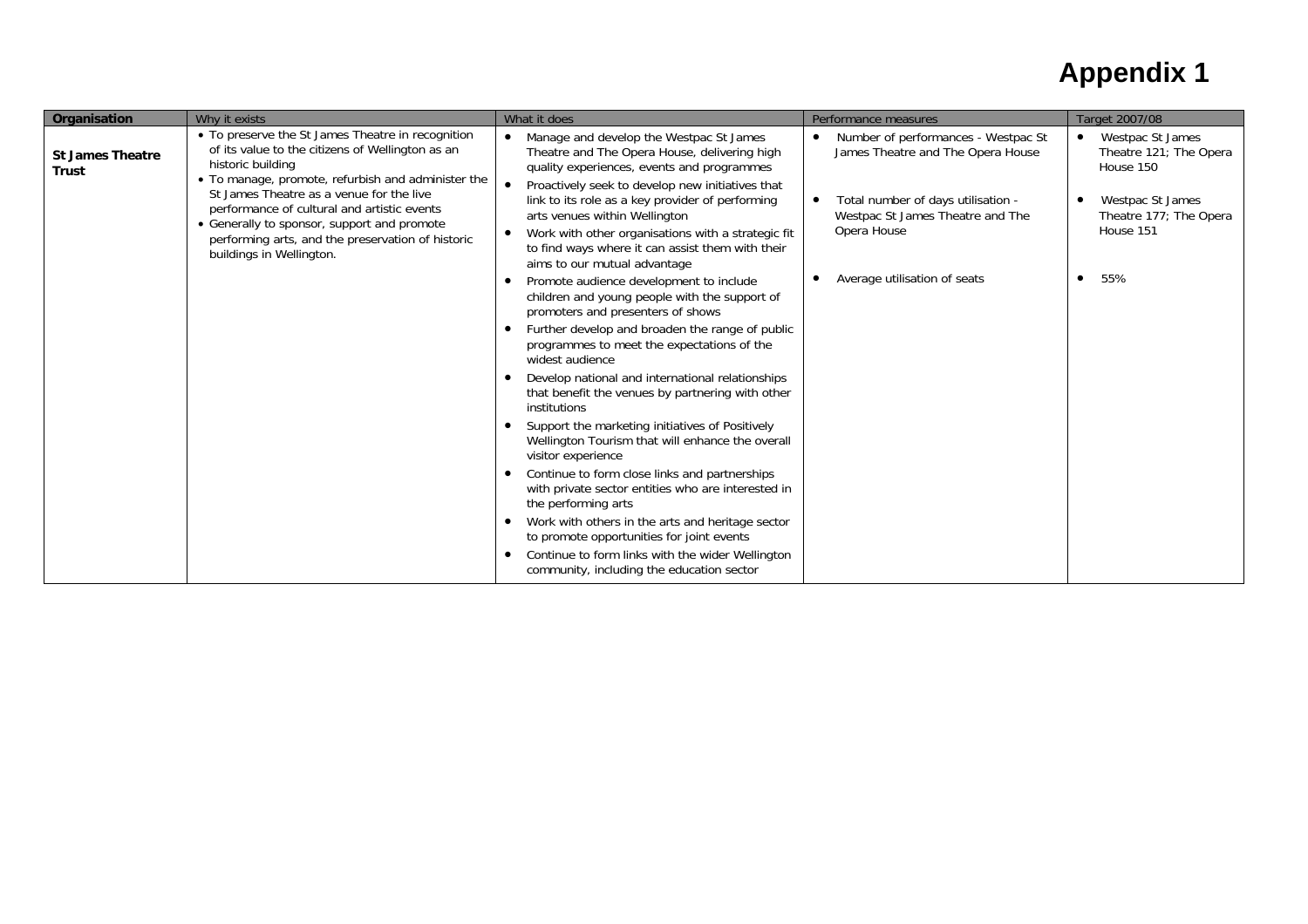| Organisation                                                                                                                                                                                                                                                                                                                                                  | Why it exists                                                                                                                                                                                                                                                                                                                                                                                                                                                                                                                                                                                                            | What it does                                                                                                                                                                                                                                                                                                                                                                                                                                                                                                                                                                                                                                                                                                                                                                                     | Performance measures                                                                                                                                                                                                                                                                                                                                                                                        | Target 2007/08                                                       |
|---------------------------------------------------------------------------------------------------------------------------------------------------------------------------------------------------------------------------------------------------------------------------------------------------------------------------------------------------------------|--------------------------------------------------------------------------------------------------------------------------------------------------------------------------------------------------------------------------------------------------------------------------------------------------------------------------------------------------------------------------------------------------------------------------------------------------------------------------------------------------------------------------------------------------------------------------------------------------------------------------|--------------------------------------------------------------------------------------------------------------------------------------------------------------------------------------------------------------------------------------------------------------------------------------------------------------------------------------------------------------------------------------------------------------------------------------------------------------------------------------------------------------------------------------------------------------------------------------------------------------------------------------------------------------------------------------------------------------------------------------------------------------------------------------------------|-------------------------------------------------------------------------------------------------------------------------------------------------------------------------------------------------------------------------------------------------------------------------------------------------------------------------------------------------------------------------------------------------------------|----------------------------------------------------------------------|
| <b>Wellington Cable</b><br><b>Car Ltd</b>                                                                                                                                                                                                                                                                                                                     | • Operate the Cable Car as an efficient, reliable and<br>safe transport service and to work closely with the<br>passenger service contractor to further enhance<br>the Cable Car's attractiveness as a Wellington<br>tourist icon<br>• Meet a shareholder objective to retain, on<br>environmental grounds, the trolleybus passenger<br>service in the city and as a result, the need to<br>maintain the trolleybus overhead wiring system to<br>a safe and reliable standard.                                                                                                                                           | • Maintain the cable cars, track, plant, tunnels,<br>bridges and buildings to the standards required by<br>the Land Transport Safety Authority to ensure<br>passenger safety and to specify and control the<br>contract for the passenger service operation<br>• Specify and control the contract for the inspection,<br>maintenance and repair of trolley bus overhead<br>and ensure the system remains in good working<br>order, and to also ensure the safety of the public<br>• Continue to maintain the cable car plant and<br>equipment<br>• Continue marketing the cable car in its key target<br>customer sectors, thereby enhancing the value of<br>the business through increased patronage and fare<br>income<br>• Identify options for enhancing the cable car travel<br>experience. | • Cable Car passenger numbers<br>All cable car vehicles, track, tunnels,<br>$\bullet$<br>bridges, buildings and equipment are<br>maintained to required safety standards<br>Percentage of residents who have used<br>$\bullet$<br>the Cable Car in the last 12 months<br>Percentage of residents who rate the<br>$\bullet$<br>standard and operational reliability of<br>the Cable Car as good or very good | $•$ 998,000<br>Achieve<br>$\bullet$<br>$• 30\%$<br>-90%<br>$\bullet$ |
| Wellington<br><b>Waterfront Limited</b><br>(Lambton Harbour<br>Management Ltd)<br>Note: The 2007/08<br>Statement of Intent<br>for Wellington<br>Waterfront Limited will<br>be presented to<br>Council in August 2007<br>- any changes to<br>information stated<br>within that document<br>will supersede the<br>information presented<br>within this section. | As implementation manager for the Waterfront<br>development area, ensure:<br>• The waterfront is locally and internationally<br>recognised for its design<br>• The waterfront is readily accessible to all people<br>• The waterfront is and is perceived to be safe at all<br>times<br>• The waterfront is seen as an attractive place; that<br>draws Wellingtonians and visitors alike<br>• The waterfront successfully caters for a wide<br>range of activities<br>• Significant heritage buildings are protected on the<br>waterfront<br>• Activities on the waterfront are integrated with<br>those on the harbour. | • Implement the waterfront development project as<br>directed by the Waterfront Development<br>Subcommittee (WDSC)<br>Advise the WDSC on budgets, phasing and other<br>technical information as required<br>• Own and manage the marina which is held by the<br>subsidiary company<br>• Manage day to day operations on the waterfront,<br>including cleaning, security and maintenance<br>Negotiate and manage contracts for the design<br>and construction of public space<br>Negotiate and manage contracts and leases for<br>all building development sites and the<br>refurbishment and re-use of existing buildings.                                                                                                                                                                       | • Percentage of residents visiting the<br>waterfront<br>• Percentage of residents satisfied with the<br>waterfront<br>• Project timeliness, number of milestones<br>achieved on time<br>• Capital expenditure<br>• Commercial proceeds                                                                                                                                                                      | • 95%<br>• 80%<br>•75%<br>\$11.792m<br>$\bullet$ \$7.15m             |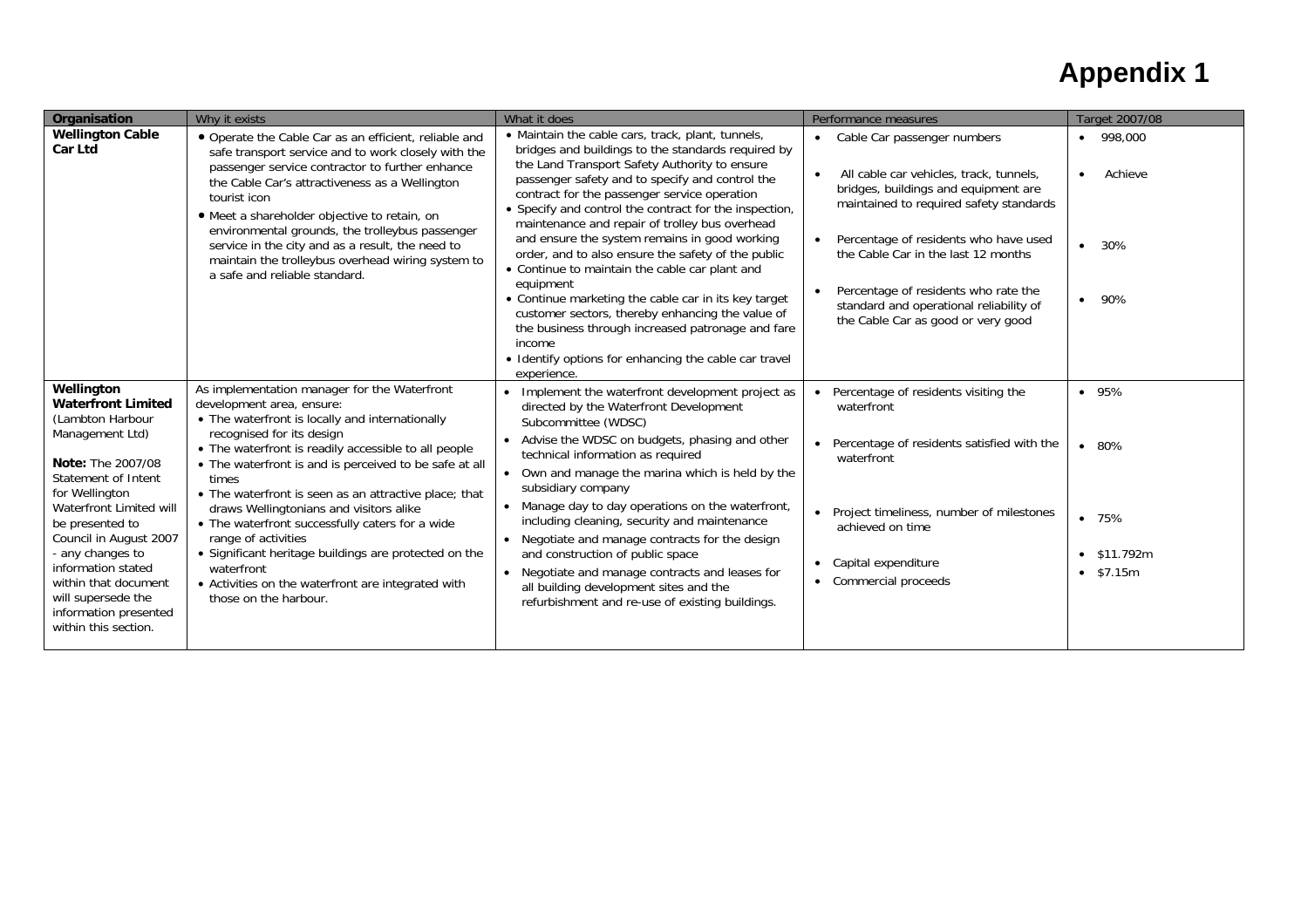| Organisation                                           | Why it exists                                                                                                                                                                                                                                                                                                                                                                                                                                                                                                                                                                                                                                                                                                                                                                                                                                               | What it does                                                                                                                                                                                                                                                                                                                                                                                                                                                                                                                                                                                                                                                                                                 | Performance measures                                                                                                                                                                                                                                                                                                                                                                                                                                  | Target 2007/08                                                                                                                                                                                                                                                           |
|--------------------------------------------------------|-------------------------------------------------------------------------------------------------------------------------------------------------------------------------------------------------------------------------------------------------------------------------------------------------------------------------------------------------------------------------------------------------------------------------------------------------------------------------------------------------------------------------------------------------------------------------------------------------------------------------------------------------------------------------------------------------------------------------------------------------------------------------------------------------------------------------------------------------------------|--------------------------------------------------------------------------------------------------------------------------------------------------------------------------------------------------------------------------------------------------------------------------------------------------------------------------------------------------------------------------------------------------------------------------------------------------------------------------------------------------------------------------------------------------------------------------------------------------------------------------------------------------------------------------------------------------------------|-------------------------------------------------------------------------------------------------------------------------------------------------------------------------------------------------------------------------------------------------------------------------------------------------------------------------------------------------------------------------------------------------------------------------------------------------------|--------------------------------------------------------------------------------------------------------------------------------------------------------------------------------------------------------------------------------------------------------------------------|
| <b>Capacity (Joint Water</b><br>Management<br>Company) | • Long term management of the water, wastewater<br>and stormwater assets of the shareholding<br>councils and to operate as a successful business<br>managed on a non-profit basis.                                                                                                                                                                                                                                                                                                                                                                                                                                                                                                                                                                                                                                                                          | • Operate as a successful undertaking, managed on<br>a non-profit basis<br>• Long term management of the water, wastewater<br>and stormwater assets<br>• Pursue and promote the development of related<br>opportunities and undertakings with other local<br>authorities and other organisations<br>• Comply with all legislative and regulatory<br>provisions relating to its operation and performance<br>• Establish and maintain appropriate<br>communications with the community about the<br>company's activities<br>• Ensure all contractual obligations of any other<br>clients are met<br>• Maintain an effective business continuity plan.                                                         | Compliance with existing resource<br>consents<br>Consent renewals accepted by<br>$\bullet$<br>regulatory authority prior to expiry<br>Customer satisfaction<br>Percentage of requests for service that<br>are resolved within 15 days<br>Progress against agreed programme of<br>capital works<br>Actual total operating expenditure<br>versus budget<br>Net capital expenditure and operational<br>expenditure<br>Achieve saving target for the year | • 100% compliance<br>100%<br>$\bullet$<br>90%<br>$\bullet$<br>90%<br>$\bullet$<br>90% completed on time<br>$\bullet$<br>90% completed on<br>$\bullet$<br>budget<br>Within budget<br>Within budget<br>$\bullet$<br>$$780.000 +/- 10\%$ of<br>$\bullet$<br>forecast result |
| <b>Wellington Zoo</b><br>Trust                         | · Manage, administer, plan, develop, maintain,<br>operate and promote the Wellington Zoo as a<br>zoological park for the benefit of the inhabitants<br>of Wellington and as an attraction to visitors of<br>Wellington<br>• Educate the community by building an awareness<br>of plant and animal species in their habitats and<br>the actions required to promote species<br>conservation<br>• Promote species conservation<br>• Support and complement the conservation and<br>education activities undertaken by other<br>organisations<br>• Develop and manage plan and animal species<br>management programmes<br>• Promote and coordinate the raising of funds to<br>assist the management, administration,<br>maintenance, planning, promotion and furthering<br>development of the Wellington Zoo<br>• Acquire additional plant and animal species. | • Development and maintenance of animal exhibits<br>which offer high quality<br>• Provision of engaging learning experiences for<br>visitors<br>• Educational curriculum delivery<br>• Management of resident animals to achieve<br>excellent levels of health and<br>emotional/psychological well-being<br>Strategic management of the resident animal<br>$\bullet$<br>collection<br>Contribution to conservation through advocacy,<br>support for in situ programmes, facilitated<br>research, and sustainable management practices<br>on site<br>Participation in captive management breeding<br>programmes<br>• Contribution to zoological, conservation and<br>facilities management research projects. | • Number of visitors<br>• Number of school visits (students)<br>• Conservation Programme Managed<br>Species (% of total collection)<br>• Percentage of visitors who are satisfied<br>with the Zoo experience<br>• Average WCC subsidy per visitor<br>• Average retail income per visitor.<br>• Average income per visitor (excluding<br>WCC grant)<br>• Ratio of generated Trust income as % of<br>WCC grant:                                         | 176,980<br>14,700<br>$<38\%$<br>$>90\%$<br>$\bullet$<br>\$15.19<br>\$9.00<br>\$10.42<br>$\bullet$<br>69%<br>$\bullet$                                                                                                                                                    |